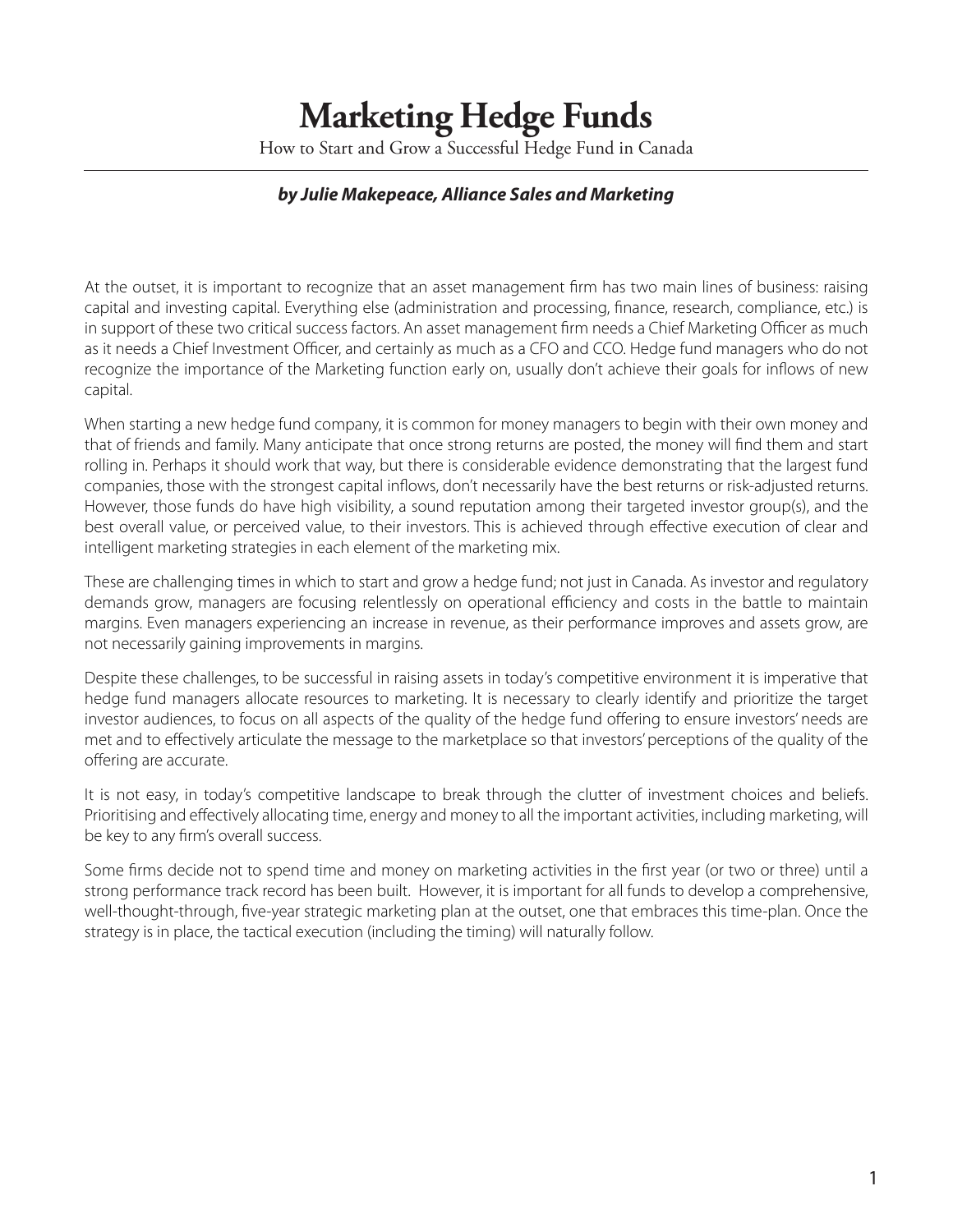## *Overview of a Five-Year Strategic Marketing Plan*

### Market Definition and Category Structure

Market Size and Growth Trends Competitive Environment

- Investor target audiences
- Distribution
- New Products/Technology/Pricing
- Service
- Sales Force

- Advertising/Promotion Practices Relative Market Share Competitor Strengths/Weaknesses

### **Outlook**

Environmental Factors (ie, Regulatory, Legislative) Anticipated Trends

### SWOT Analysis

Description of Your Investment Product Offering:

- Strengths
- Weaknesses
- Opportunities
- Threats

### Long-term Goals

Assets

Market Share

Share of Key Market Segments (eg, HNW Investors, Dealers, Endowments and Foundations Pension Funds) Profitability

*continued ...*